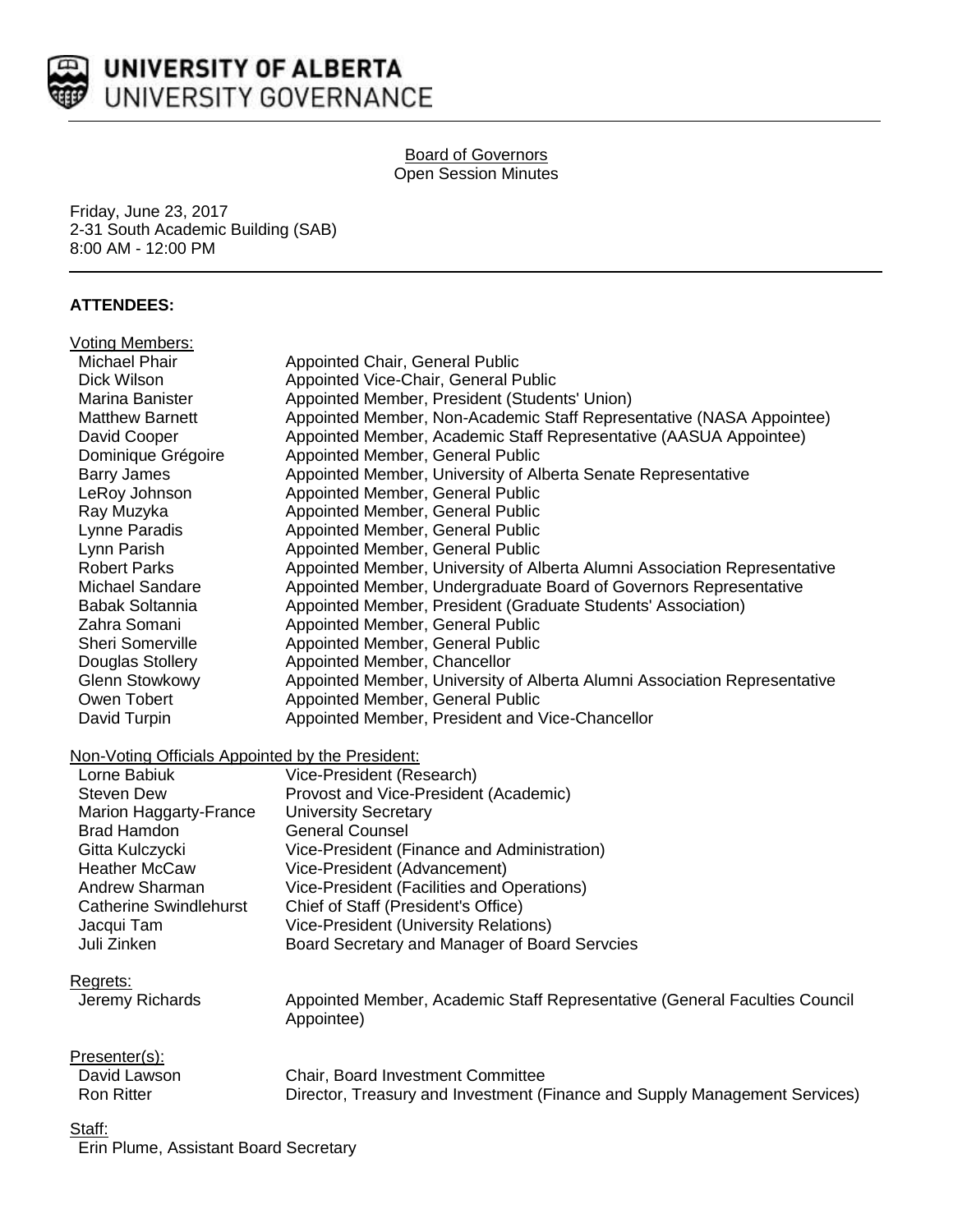## **OPENING SESSION**

1. Chair's Session

*Presenter(s)*: Michael Phair

1a. Call to Order and Confirmation of Quorum

*Presenter(s)*: Michael Phair

The Board Secretary confirmed that the attendance constituted quorum. The Chair called the meeting to order at  $8:00a \, m$ 

## 1b. *Approval of Open Session Agenda*

Materials before members are contained in the official meeting file.

*Presenter(s)*: Michael Phair

The motion was moved and seconded.

THAT the Board of Governors approve the Open Session agenda as presented.

**CARRIED**

## 1bi *Review of Consent Agenda*

*Presenter(s)*: Michael Phair

The Chair invited members to inform him if there were any requests to remove an item from the Open Session Consent Agenda. There were no requests to remove items.

## 1c. Conflict of Interest - Opportunity for Declaration

## *Presenter(s)*: Michael Phair

The Chair made note of the following:

- o The University of Alberta has policy and procedure in place for Conflict of Interest and Conflict of Commitment, and Board members make annual disclosures.
- $\circ$  In addition, Board members must declare any conflict related to the Board Agenda of each meeting and, in the event of such conflict, absent themselves from the discussion and voting on the item.
- o The *Post-secondary Learning Act*, Section 16(5) states that: The members of the board must act in the best interests of the university.

The Chair invited members to declare conflicts of interest related to the Open Session Agenda of the meeting. Mr James reminded members that he is the Chair of the Audit Comittee for the Province of Alberta; the financial statements of the University are approved by this committee; and Mr Stowkowy declared a general conflict in that his firm does work for the University of Alberta.

Seeing no further declarations, the Chair declared the question asked and answered.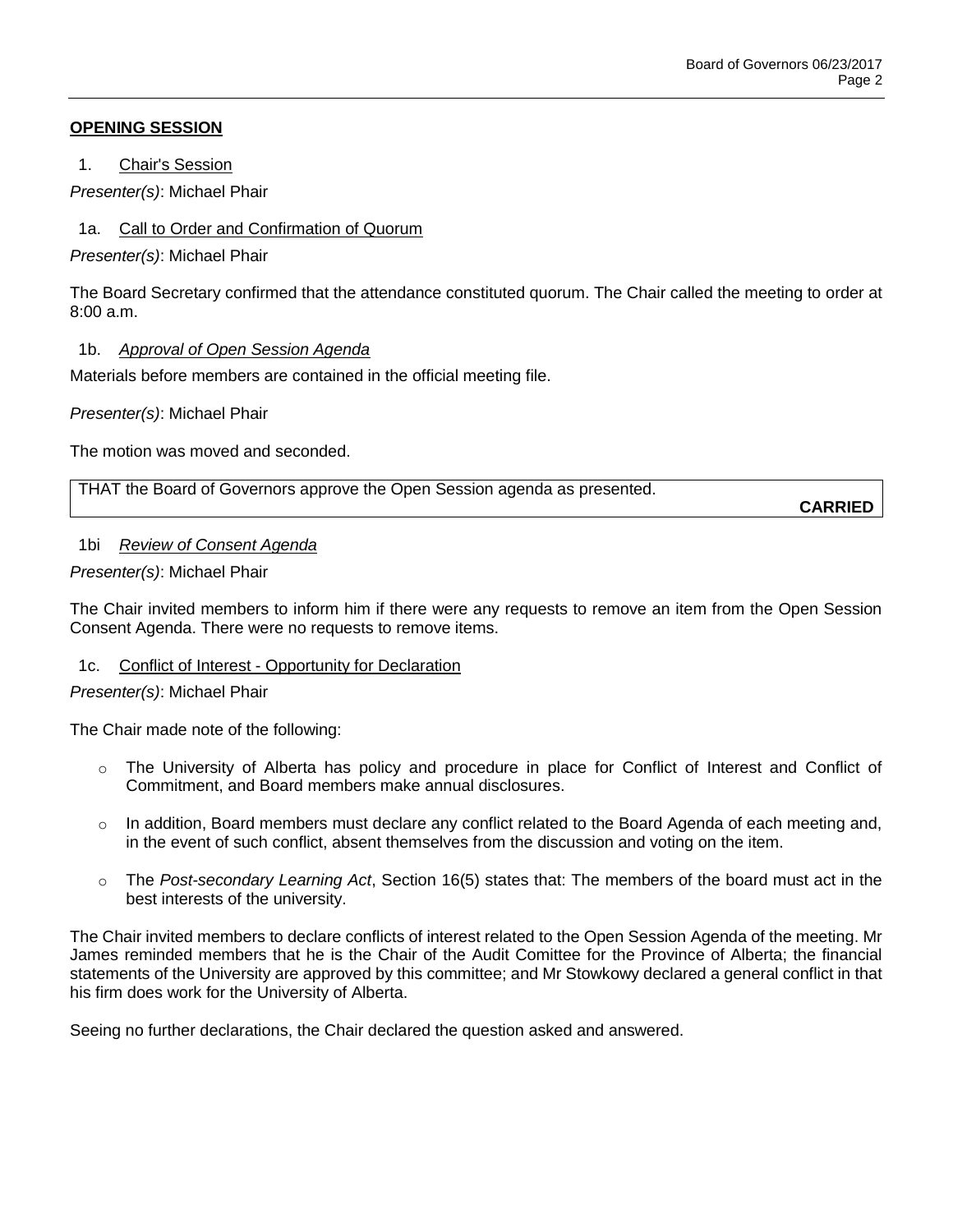## 1d. Chair's Remarks

## *Presenter(s)*: Michael Phair

The Chair welcomed members and guests and acknowledged all Indigenous peoples and the traditional lands on which the Board was gathered.

He noted that the Board had held its annual recognition dinner the night before and recognized the Board's outgoing and retired members, acknowledging in particular two members for whom this was their final Board meeting: Barry James for his three years of service as Senate representative, and Rob Parks, who served as alumni representative since 2014. Board members joined the Chair in thanking Mr James and Mr Parks for their valuable contributions to the Board and its committees over the past three years.

The Chair also acknowledged that this would be Lorne Babiuk's last Board meeting after ten years as Vice-President (Research), and members recognized Dr Babiuk for his tremendous leadership at the university and support to the Board.

He welcomed Katherine Binhammer, appointed effective July 1, 2017 as General Faculties Council appointee on the Board, and Mary Pat Barry, Past-President of Alumni Council, and the Alumni Association nominee to the Board, to the meeting as observers, and noted that Charlene Butler was the proposed nominee to represent the Senate on the Board but was not able to attend today's meeting.

The Chair then provided an update on plans for the upcoming Board strategic retreat in August, thanking Board members and administration for taking time out of their summer for this important session. He noted that the book *University Leadership and Public Policy in the Twenty-First Century* by Peter MacKinnon had been distributed to members and encouraged them to read it prior to the retreat.

The Chair noted his attendance, along with the Chancellor and Deputy Provost Wendy Rodgers, at the opening of the Faculty of Extension Indigenous Gathering Space in Enterprise Square earlier in the week.

Finally, the Chair acknowledged Item 4di on the agenda, "Sexual Violence Policy and Procedure", speaking to the item's importance and its thorough consultation process, and reminding Board members that, as university volunteers, they had a part to play once the policy was in place.

## 2. *Report of the President*

Materials before members are contained in the official meeting file.

## *Presenter(s)*: David Turpin

## *Discussion*:

In addition to his written report, President Turpin provided verbal remarks on the President's Executive Committee's three-day strategic retreat earlier that week, where they reviewed the past year's initiatives including: the national recruitment strategy, signature area identification, academic governance renewal, and budget model redevelopment; and then looked forward to the coming year, including focus on: experiential learning; equity, diversity and inclusion; the university budget model; and a professional development framework for faculty and staff.

Dr Turpin then briefed the Board on th[e final report of Canada's Fundamental Science Review](http://www.sciencereview.ca/eic/site/059.nsf/vwapj/ScienceReview_April2017-rv.pdf/$file/ScienceReview_April2017-rv.pdf) (commonly referred to as "The Naylor Report"), chaired by Dr David Naylor of the University of Toronto, and the efforts of Universities Canada and the U15 Group of Canadian Research Universities to coordinate a national campaign communicating support for the report's recommendations to the federal government. *(Secretary's note: at the request of the Chair, a copy of the final report is appended to the file copy of these minutes as Attachment 1)*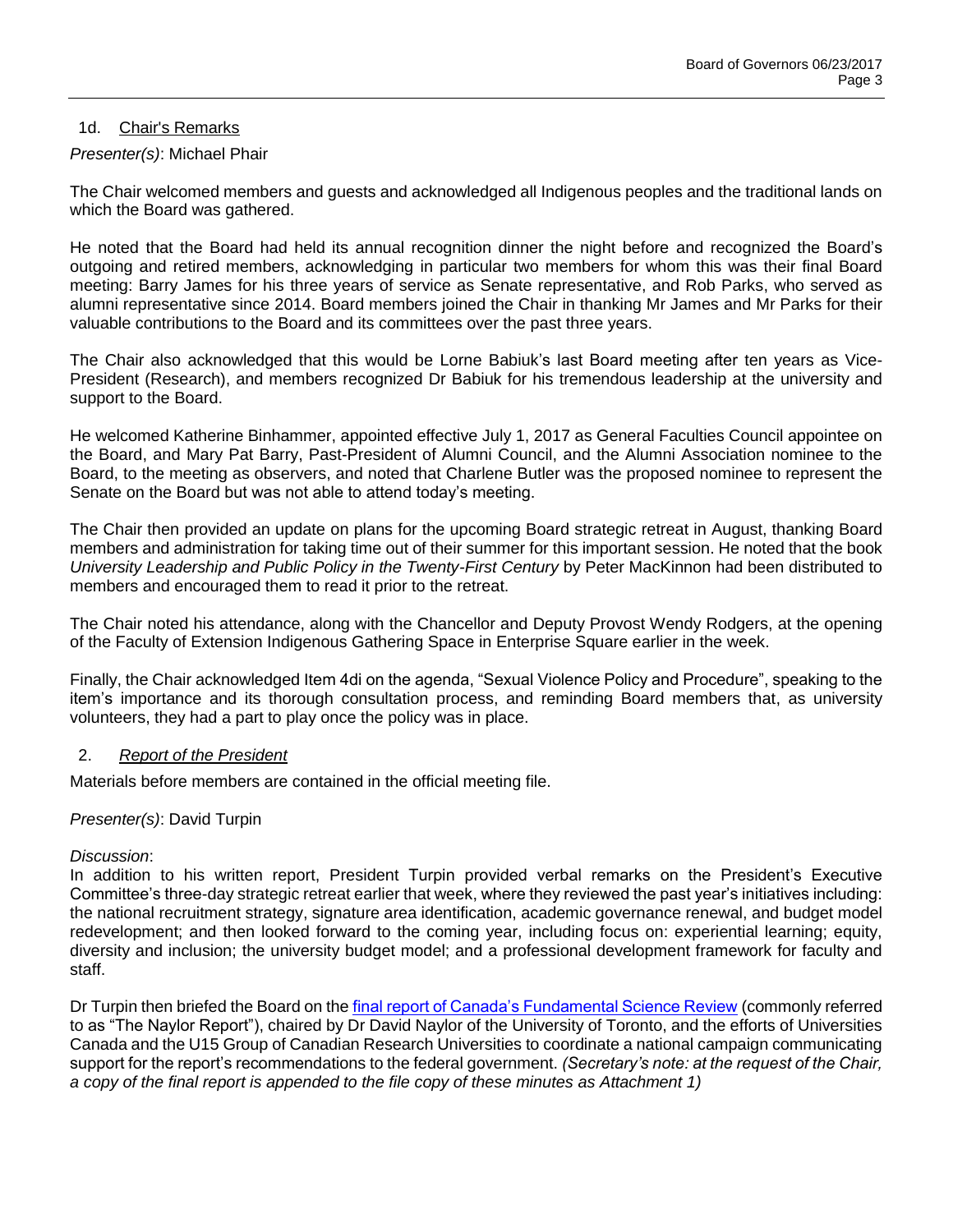Finally, in recognition of the one-year anniversary of the Fort McMurray fires, Dr Turpin distributed a summary brochure of the response from the University of Alberta community and noted that the university had been given a photo acknowledging its service and actions at that time.

Dr Turpin responded to questions from the Board regarding: to what extent the university had discussed The Naylor Report with the provincial government and the extent of government's awareness of the importance of research and funding needs; the value of international rankings such as the Times Higher Education World University Rankings and the QS World University Rankings; whether the university received reimbursement from the province for its response to the Fort McMurray fires; whether the three-day management retreat led to any surprising or unexpected outcomes; whether it was possible to place international rankings in a greater context; and the status of the university's response to Peter MacKinnon's report on the Peter Lougheed Leadership College.

The Chair commended the President on his work engaging local, national and international communities.

## 3. *Report from the University Secretary*

*Presenter(s)*: Marion Haggarty-France

*Discussion*: There was no report.

## **CONSENT AGENDA**

## 4. *Approval of the Consent Agenda*

Materials before members are contained in the official meeting file.

*Presenter(s)*: Michael Phair

## *Action Items*

- 4a. Approval of the Open Session Minutes of May 12, 2017
- 4b. Approval of the Open Session Minutes of May 29, 2017
- 4c. *Report of the Finance and Property Committee*
- 4ci. Dentistry/Pharmacy Building Renewal and Repurpose CEAR
- 4cii. Capitalization of Unrestricted Funds to Permanent Restricted Endowments Net Assets
- 4d. *Joint Report of the Human Resources and Compensation and Safety, Health and Environment Committees*
- 4di. Sexual Violence Policy and Procedure
- 4e. *Report of the University Relations Committee*
- 4ei. University of Alberta Annual Report *Information Reports*
- 4f. Report of the Audit Committee
- 4g. Report of the Finance and Property Committee
- 4h. Report of the Human Resources and Compensation Committee
- 4i. Report of the Investment Committee
	- Investment Committee Annual Report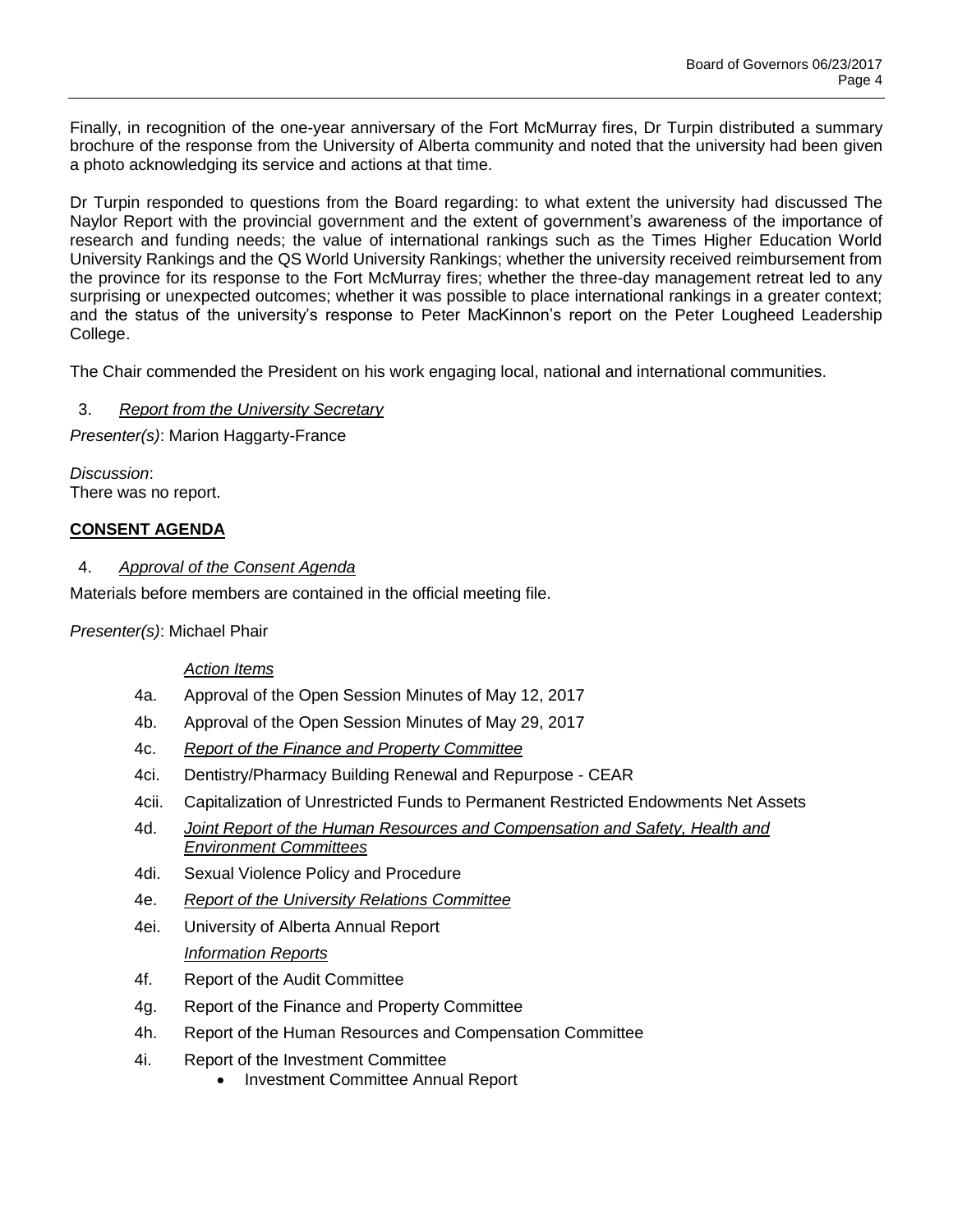- 4j. Report of the Safety, Health and Environment Committee
- 4k. Report of the University Relations Committee

## *Regular Reports*

- 4l. Chancellor's Report
- 4m. Alumni Association
- 4n. Students' Union
- 4o. Graduate Students' Association
- 4p. Association of Academic Staff
- 4q. Non-Academic Staff Association
- 4r. General Faculties Council
- 4s. Board Chair and Board Members Activity Report

The motion was moved and seconded.

THAT the Board of Governors approve the Open Session Consent Agenda, as presented.

**CARRIED**

## **ACTION ITEMS**

5. Report of the Investment Committee

*Presenter(s)*: David Lawson

5a. University Endowment Pool (UEP) Spending Policy

Materials before members are contained in the official meeting file.

*Presenter(s)*: David Lawson; Ron Ritter

*Purpose of the Proposal*: To replace the current inflation indexed banded endowment spending policy with a policy based on a 60 month average market value with a four percent program spending rate and an administrative fee of 0.85 percent which is reduced to 0.60% over a five year transition period.

#### *Discussion*:

The Chair introduced the item, recognizing the fine work of the Investment Committee and thanking Mr Lawson for his strong leadership.

Mr Lawson reviewed the proposal, informing members that the policy represented a comprehensive review across the university including broad consultation with stakeholders and potential donors. He outlined three major concerns expressed by endowment stakeholders with respect to the current spending policy: its complexity, low level of program spending, and high administrative assessment for indirect costs. He then reviewed the proposed changes intended to address those concerns, including: a policy based on a 60 month average market value with a four percent program spending rate and an administrative fee of 0.85 percent which would be reduced to 0.60 percent over a five year transition period, six percent lower probability than the current spending policy, and an additional \$9 million in support annually to programs funded by endowments, commencing in the 2018/19 fiscal year.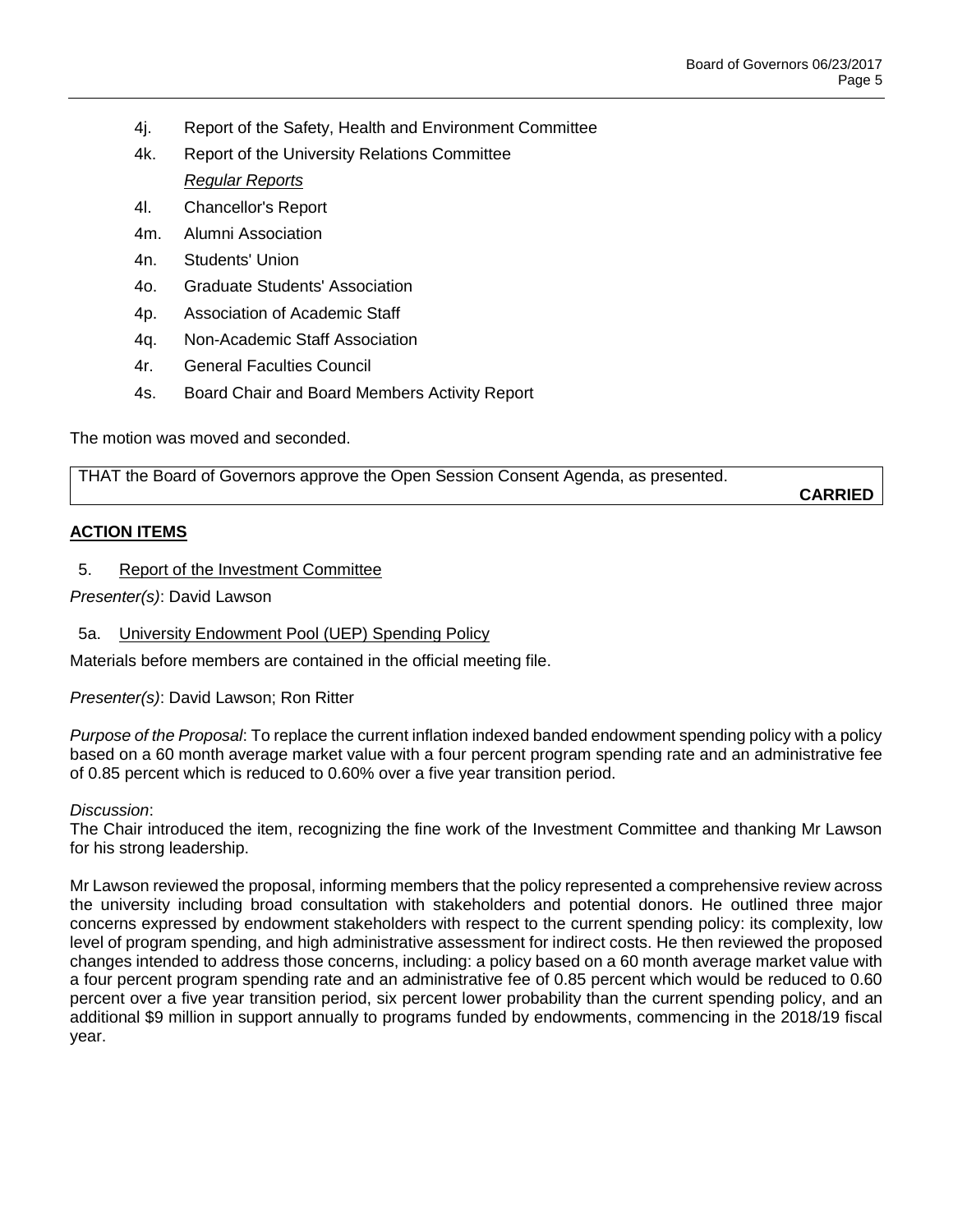Mr Lawson, Mr Ritter, and Ms Kulczycki responded to questions from the Board regarding: why there is an administrative fee; how the administrative cost was determined; whether there are now greater efficiencies in administration; and what might trigger a review of the policy, if approved.

The motion was moved and seconded.

THAT the Board of Governors, on the recommendation of the Board Investment Committee, approve the revised University Endowment Pool Spending Policy, as set forth in Attachment 1.

**CARRIED**

## 5b. University Funds Investment Policy

Materials before members are contained in the official meeting file.

*Presenter(s)*: David Lawson; Ron Ritter

*Purpose of the Proposal*: To revise the University Funds Investment Policy.

## *Discussion*:

Mr Lawson introduced the item and reviewed the proposal, outlining the major changes: to create alignment with the committee's recently approved Statement of Investment Principles and Beliefs and introduce responsible investment related policy; to make it consistent with the proposed University Endowment Pool (UEP) Spending Policy, with greater emphasis being placed on intergenerational equity as opposed to real (after inflation) endowment growth; to modify the UEP asset allocation for risk management and diversification purposes; and to reassess the asset allocation for the Non-Endowed Investment Pool and recommend an expanded investment opportunity universe to enhance investment earnings. He also reviewed the implementation plan and next steps.

Mr Lawson and Mr Ritter responded to questions from members regarding: the decision to delegate decisions regarding Environmental, Social and Governance (ESG) factors to investment advisors and how that delegation would be monitored; whether the university would be able to assess investment managers' interest in ESG areas and how it would be measured; why responsible investing wasn't included in the objectives of the committee's Statement of Investment Principles and Beliefs (SIP&B); the use of "business rationale" versus "moral rationale" in the SIP&B's "responsible investment" section and whether this section should be at the front of the document; the number of investment managers; how these changes might affect the current managers; how the managers are monitored; whether there was any concern that by further diversifying the university might veer into derivatives similar to Harvard in 2009; and confirmation that the university would avoid situations similar to asset-backed commercial paper.

The motion was moved and seconded.

THAT the Board of Governors, on the recommendation of the Board Investment Committee, approve the revised University Funds Investment Policy effective July 1, 2017, as set forth in Attachment 1.

**CARRIED**

# 6. *Report of the Board Chair*

*Presenter(s)*: Michael Phair

## 6a. Board Committee Appointments

Materials before members are contained in the official meeting file.

*Presenter(s)*: Michael Phair; Marion Haggarty-France

*Purpose of the Proposal*: To consider revisions to the annual appointment roster to Board Committees.